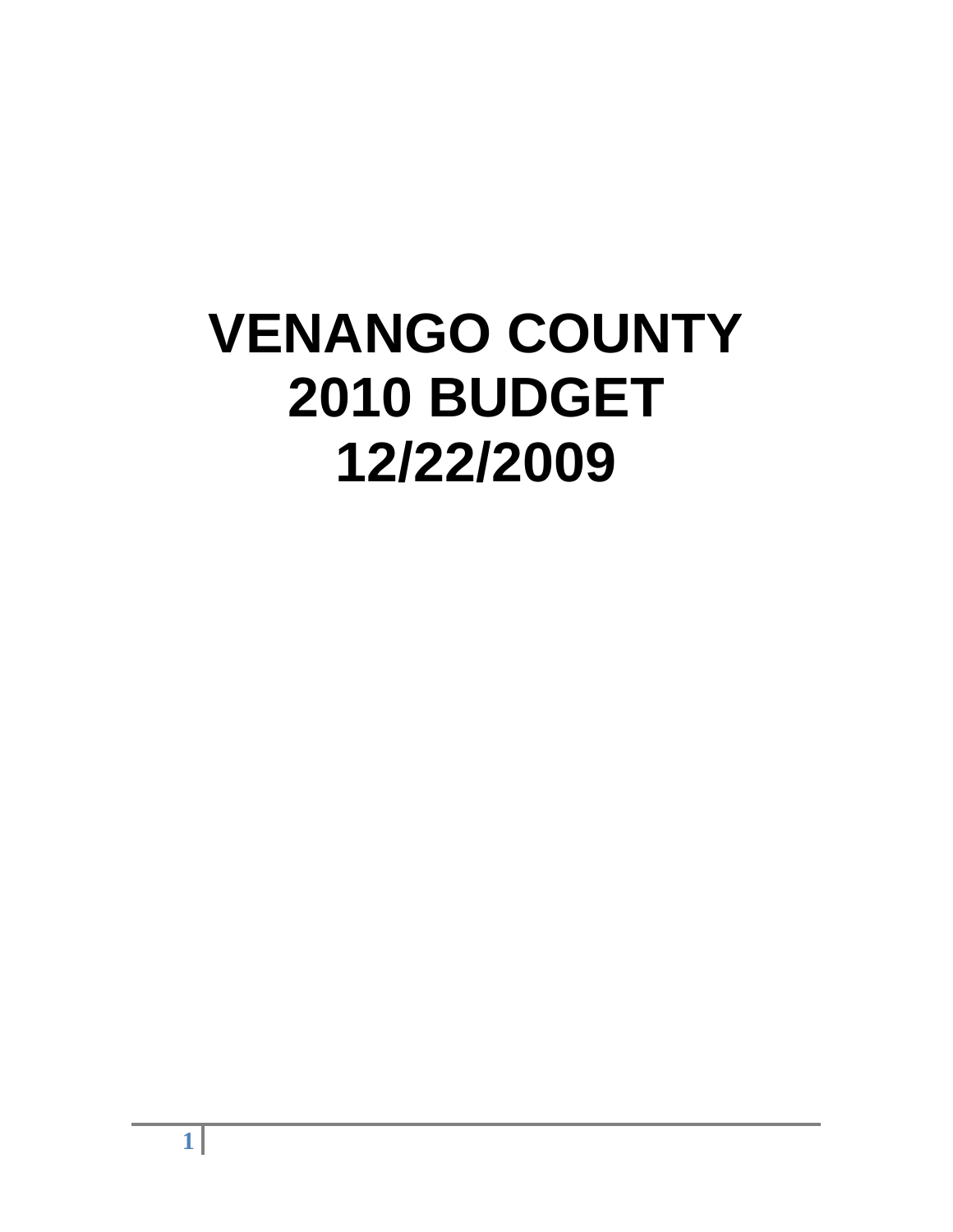# **2010 FINAL BUDGET PRESENTATION DECEMBER 22, 2009**

# **TABLE OF CONTENTS**

| <b>BUDGET NARRATIVE - ALL FUNDS</b>              |    |
|--------------------------------------------------|----|
| <b>BUDGET NARRATIVE - GENERAL FUND REVENUE</b>   | 5  |
| <b>BUDGET NARRATIVE - GENERAL FUND EXPENSES</b>  | 9  |
| <b>BUDGET NARRATIVE - OPERATING RESERVE FUND</b> | 12 |
| <b>BUDGET NARRATIVE - HUMAN SERVICES FUND</b>    | 12 |
| <b>BUDGET NARRATIVE - SPECIAL REVENUE FUND</b>   | 13 |
| <b>BUDGET NARRATIVE - CAPITAL FUND</b>           | 14 |
| <b>BUDGET NARRATIVE - DEBT SERVICE FUNDS</b>     | 14 |
| <b>BUDGET NARRATIVE - FIDUCIARY FUNDS</b>        | 15 |
|                                                  |    |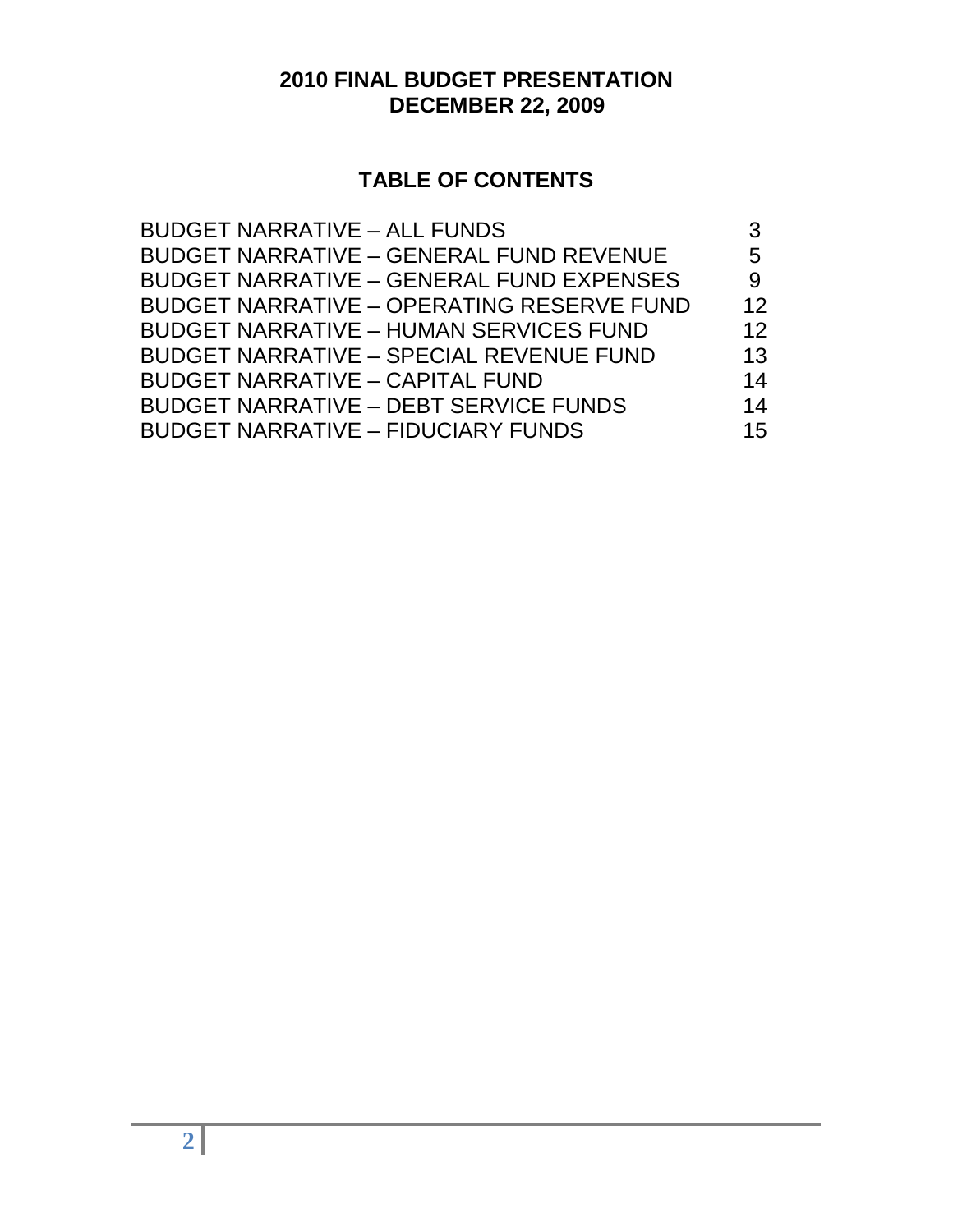# *2010 VENANGO COUNTY BUDGET NARRATIVE*

The Venango County budget consists of approximately 70 funds which roll up in the following categories:

- General Fund: to include County General Fund operations, Human Services Fund and Operating Reserve Fund.
- Special Revenue Funds: to include major funds such as Liquid Fuels, Airport Special Funds, 911 Special Funds and CDBG Funds.
- Capital Reserve Fund: consists only of the Capital Reserve Fund, designated for capital use only.
- Debt Fund: to include the Debt Funds from where all County Debt is recorded and paid.
- Fiduciary Funds: to include major funds such as: Early Head Start, Domestic Relations IV-D Fund, Capital Transit Fund and Rural Operating Assistance Fund.

Total revenue for all funds is projected to be \$43,041,538 in 2010 which represents a decrease of approximately 13.9% from the current 2009 \$49,981,615 revenue budget. The County General Fund revenue budget, excluding Human Services, is projected at \$16,334,536 or an estimated 38% of the entire revenue budget.

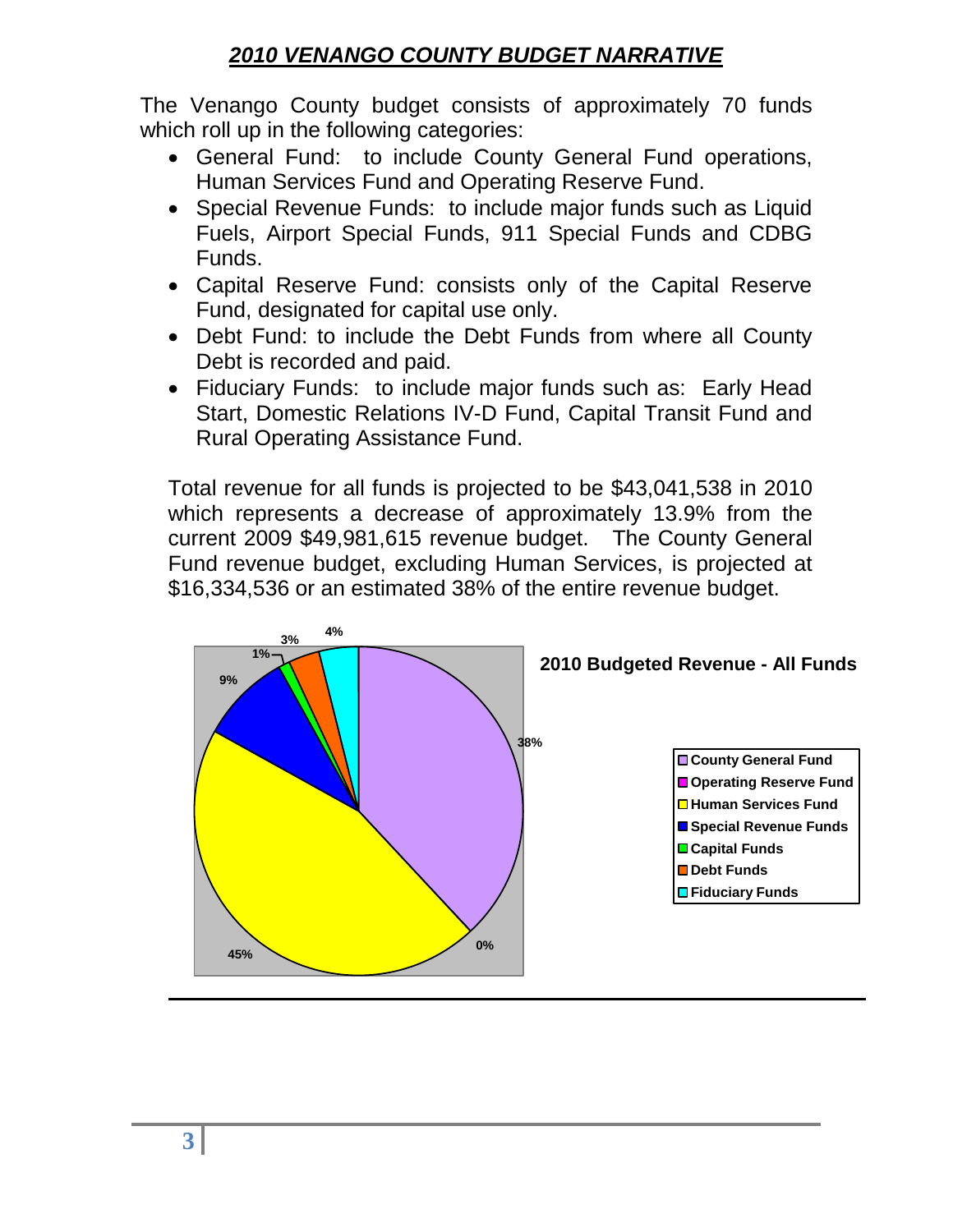Total expenses for all Venango County funds are projected to be \$46,102,714 in 2010 which represents a decrease of 14% from the 2009 \$52,290,726 expense budget. The County General Fund expense budget, excluding Human Services, is projected at \$16,334,536 or an estimated 35% of the entire budget.



Although the largest portion of the County's overall budget is the Human Services Fund, this review will place emphasis on the General Fund, non Human Services portion of the budget. This is where all expenses are reported which are funded utilizing the county assessed millage thus funded by county taxpayer dollars.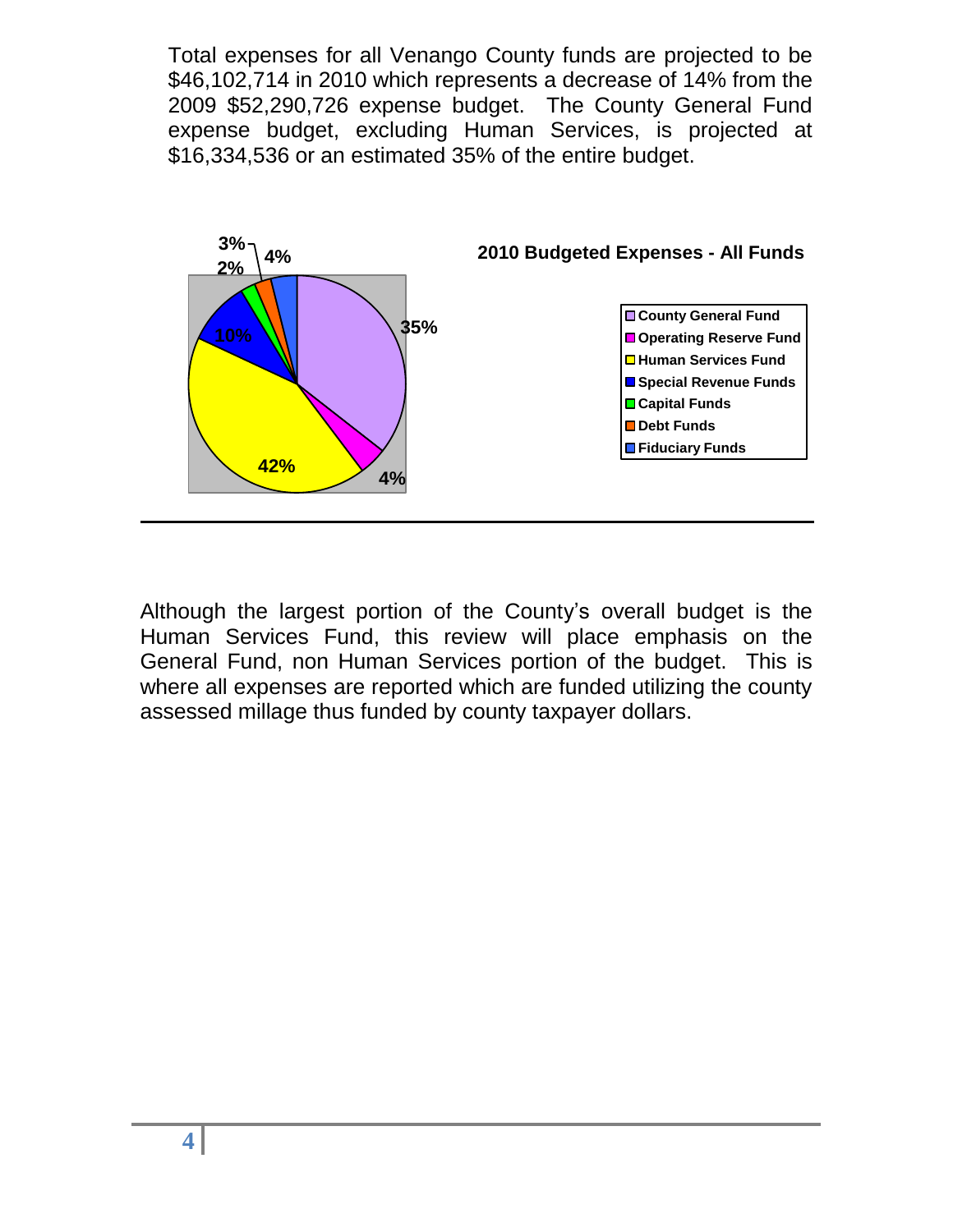## *Revenue Analysis:*



#### **Taxes**

Taxes are the total amount to be raised by property and per capita taxes for the support of County operations. The County is permitted to levy taxes up to 25 mills on the assessed value of real estate for general purposes and without limitation as to debt service.

The 2010 budget estimates that the assessed value of 35,962 taxable parcels is \$1.950 billion (an estimated .8% increase in the tax base) which will result in gross billings of approximately \$10.5 million. The County also offers a homestead exemption of \$10,000 for all who apply and qualify. There are 14,664 who qualify for this exemption which is budgeted to cost the County approximately \$816,000. The County's historical non delinquent collection rate on billed taxes continues to be approximately 90%.

The total millage rate for 2010 has been budgeted to remain at 5.565. It will be used entirely for general fund purposes. The County does not officially designate millage for capital reserve or debt service purposes. The millage rate has been allocated to each general fund functional group. The general fund departments break into functional groups as follows:

- **General Government**: Commissioner's, Fiscal, Tax Claim Bureau, MIS, Assessment, Maintenance & Custodial, Garage, Public Defender, Human Resources, Voter Registration, Tax Collectors, Treasurer, Auditors and Planning.
- **Judicial**: Courts, Domestic Relations, Law Library, District Justices, Jury Commissioners, Register & Recorder, Coroner, District Attorney, Prothonotary and Sheriff.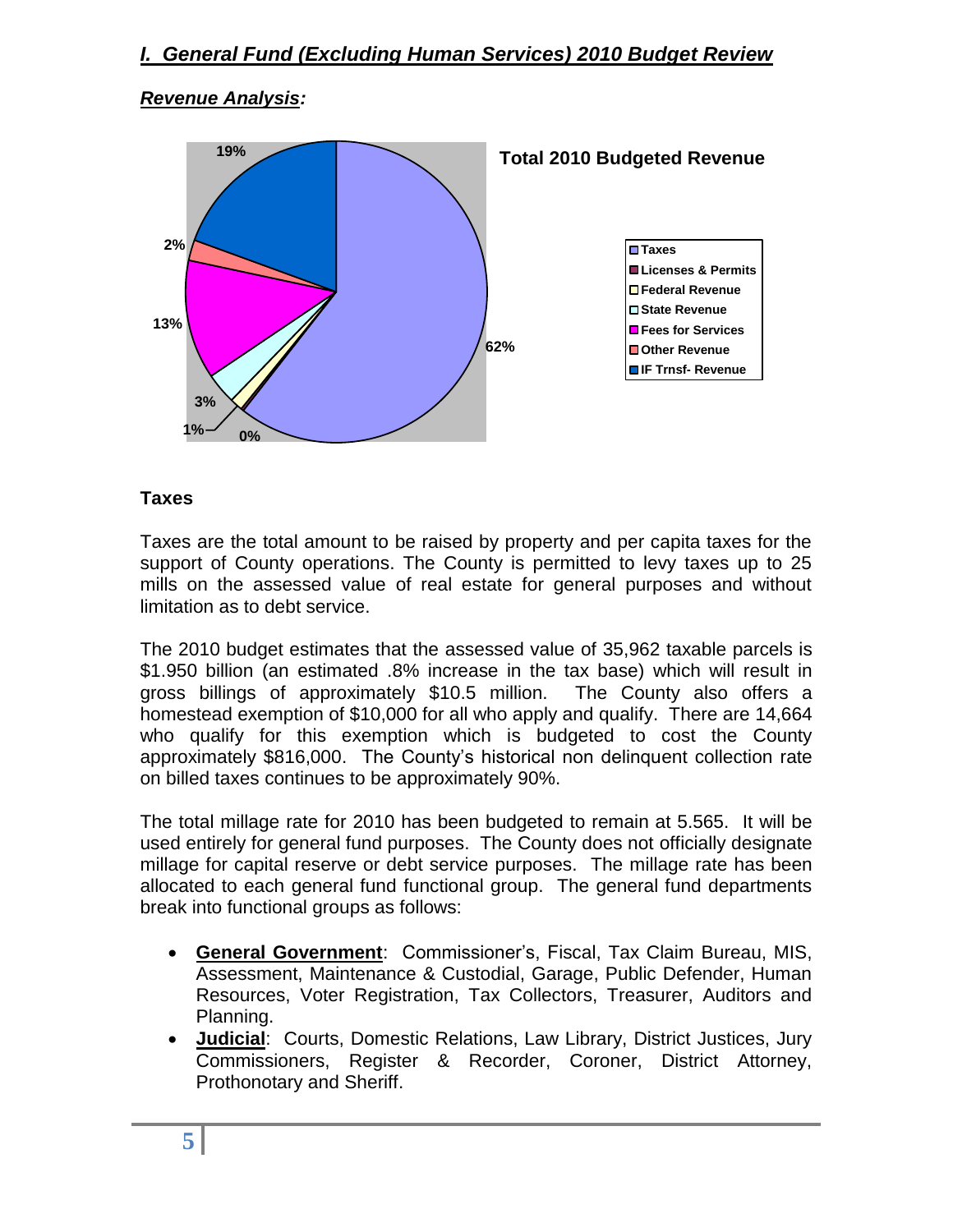- **Public Safety**: Prison, Court Supervision Services, Juvenile Court Supervision Services, EMA and 911.
- **Public Works**: Airport.
- **Human Services**: Veterans, Area on Aging, Children & Youth Services, Mental Health/Mental Retardation, Office of Economic Opportunity, Transportation and Weatherization.
- **Culture and Recreation**: Park
- **Conservation and Development:** Conservation and Economic Development Activities.
- **Other**: Property Insurances
- **Debt:** Debt Service.

The total millage of 5.565 is allocated as follows:

|                                    | 2009  | 2010  |
|------------------------------------|-------|-------|
| <b>GENERAL GOVERNMENT</b>          | 0.782 | 0.745 |
| <b>JUDICIAL</b>                    | 1.135 | 1.153 |
| <b>PUBLIC SAFETY</b>               | 2.017 | 2.048 |
| <b>PUBLIC WORKS</b>                | 0.134 | 0.136 |
| <b>HUMAN SERVICES</b>              | 0.645 | 0.655 |
| <b>CULTURE AND RECREATION</b>      | 0.180 | 0.182 |
| <b>CONSERVATION &amp; DEVELOP.</b> | 0.038 | 0.003 |
| <b>MISCELLANEOUS</b>               | 0.229 | 0.233 |
| <b>DEBT</b>                        | 0.405 | 0.411 |
|                                    |       |       |

In 2009, the median value of a parcel in Venango County is estimated at \$54,217; therefore, the County's annual real estate taxes for an average home amounts to approximately \$300.

The 2010 General Fund budget for taxes of \$9,903,900 represents an increase of approximately \$18,950 over the 2009 \$9,922,850 budget. Approximately 61% of the general fund budget is funded through tax revenue.

#### **Licenses & Permits**

The 2010 General Fund budget for licenses and permits of \$32,800 represents a slight decrease from the 2009 \$33,800 budget. The fees for licenses and permits are largely generated from the Treasurer's Office.

#### **Federal Revenue**

The County receives revenue from the federal government in the form of specific purpose grants. These monies are designated as federal and tracked via the C.F.D.A. (Catalog of Federal Domestic Assistance) number to ensure the monies are used for the purposes that are allowable under the grant.

The 2010 General Fund budget for Federal Revenue of \$214,516 represents an increase of approximately \$46,376 (27.6%) over the 2009 \$168,140 budget. The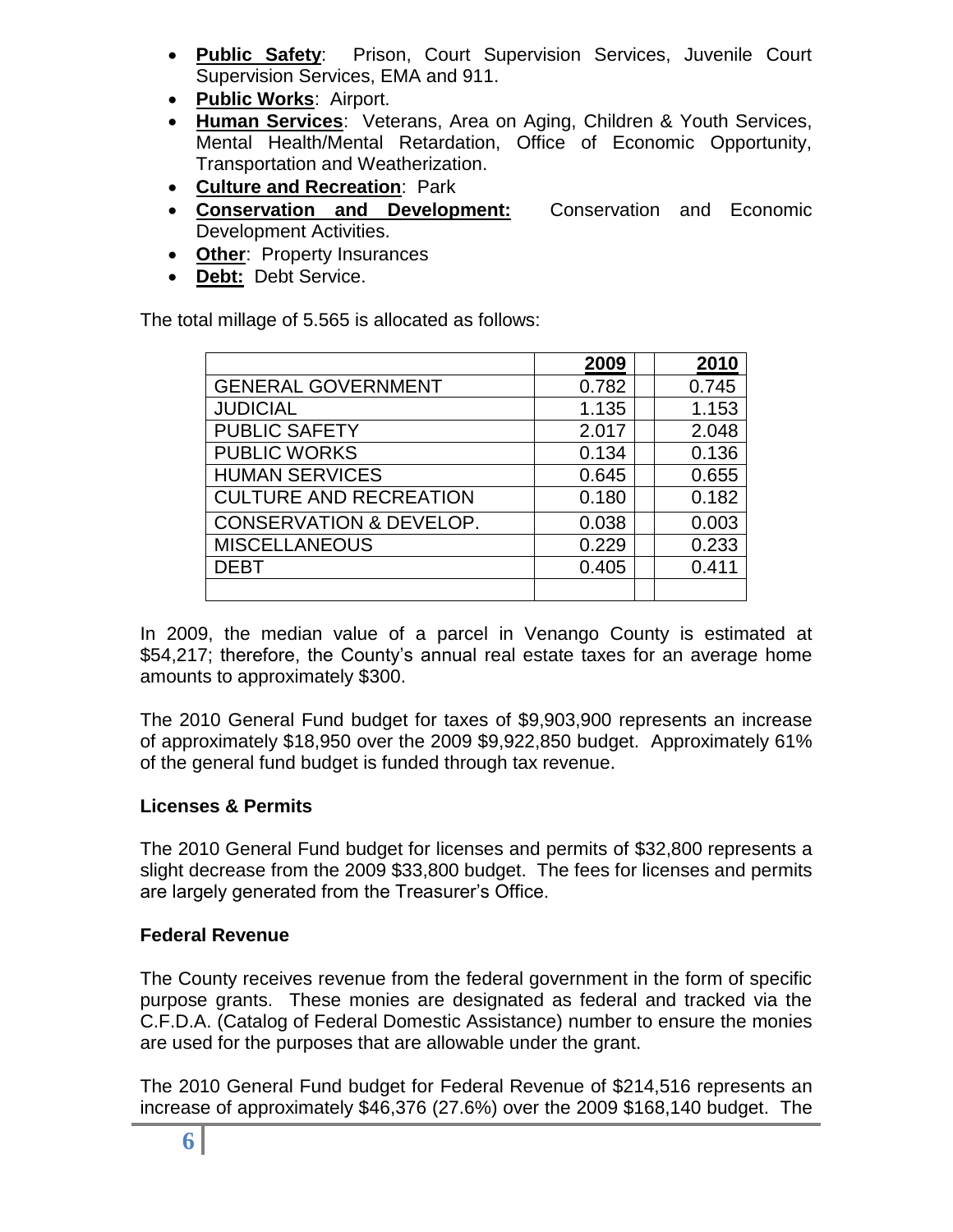primary reasons for the increase are the federal grant to provide training to voters under the Help America Vote Act and an initiative within Juvenile Court Supervision Services to provide a cognitive life skills program to juvenile offenders.

### **State Revenue**

State revenue represents the funds the County receives from the Commonwealth of Pennsylvania and these funds are designated for a specific purpose. These funds are tracked using a project number and the grant number when applicable. State Operating Grant revenues are completely different from Federal Operating Grants.

The 2010 General Fund budget for state revenue of \$550,502 represents a decrease of approximately \$107,202 (16.3%) from the 2009 \$657,704 budget.

Also included in State revenue are state entitlements which are funds provided by the Commonwealth of Pennsylvania to the County for the State's portion of specific expenses. The primary entitlement the County receives is the reimbursement of Judges' expenses. The State will remit approximately \$60,000 to the County in 2010 for each of the County Judges. As the County has two Judges, approximately \$120,000 is budgeted to be received. This is down from the amount budgeted to be received in 2009 of \$138,184. In addition, the State is scheduled to reimburse the County for 65% of the wages paid to the District Attorney or approximately \$85,000; however, the County has not received the 2008 or 2009 reimbursements to date. In addition, slight decreases in State allocations for the County's Court Supervision Services have been factored.

### **Fees for Services – General Government**

These are monies received by the County for a variety of services. They include specific charges assessed members of the public for services rendered. One example of Fees for Services is the monies received by the Recorder's Office for recording a deed.

The 2010 General Fund budget for Fees for Services of \$2,110,525 represents a decrease of approximately \$121,054 (5.42%) from the 2009 budget of \$2,231,579. Various increases and decreases occurred to net to the projected decrease are namely as follows:

- decreased projections for Jail revenues of \$10,000;
- increased projections for District Judge revenues of \$27,000
- decreased projections for the Register and Recorder revenue of \$50,000;
- decreased projections of Prothonotary revenue of \$20,000;
- decreased projections for Voter Registration revenue of \$20,000; and
- decreased projections for Sheriff revenue of \$35,000.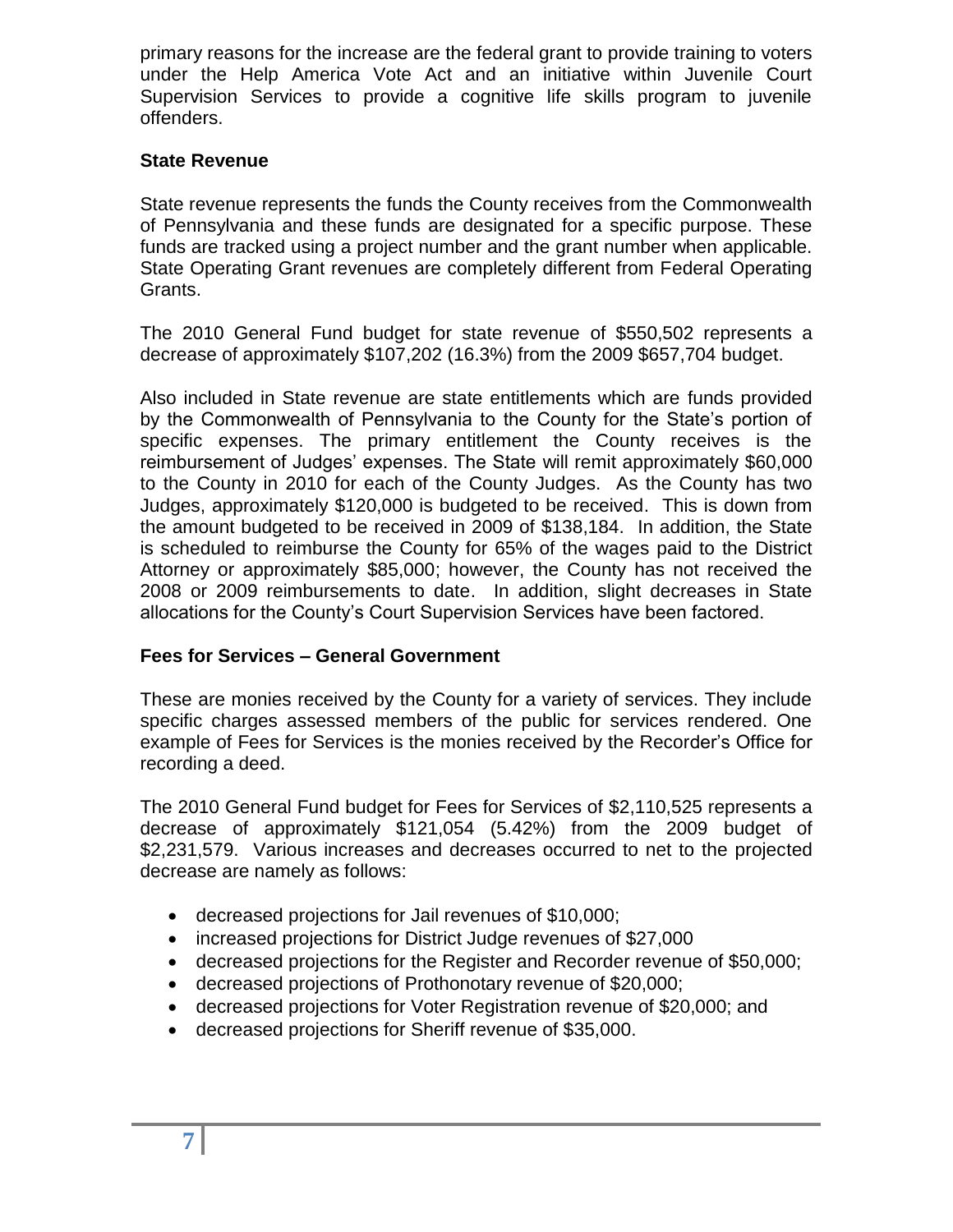#### **Other Revenue**

These are various sources of revenue received by the County. Included in this grouping is revenue generated from the sale of county assets and monies generated by the rental of County property leased to outside entities. It also includes the revenue generated from the investment of cash. The 2010 General Fund budget for Other Revenue of \$361,765 represents a decrease of approximately \$101,122 (21.9%) from the 2009 budget of \$462,887. The decrease is namely due to the interest income and natural gas sales at the County Park. Our Treasurer is currently reviewing every option for the most effective investment of cash on hand.

### **Inter Fund Transfers – Revenue**

These are various monies received in the General Fund from other County funds. One example is the Domestic Relations and Human Services Direct and Indirect Cost Reimbursement. This is an amount allotted each year to repay a portion of administrative costs absorbed by the general fund which include but are not limited to Finance, Management Information Systems, Human Resources, and Maintenance.

The 2010 General Fund budget for Inter Fund Transfers – Revenue of \$3,160,528 represents an increase of approximately \$518,579 (19.63%) over the 2009 budget of \$2,641,949. The primary reason for the increase is due to:

- total transfers from the Operating Reserve Fund of \$1,989,867 represent an approximate increase of \$257,000;
- total transfers from the 911 Wireless Fund of \$198,273 represent a increase of \$198,273;

In 2010 the total amount to be transferred from the Operating Reserve Fund is projected to be \$1,989,867 compared to \$1,732,486 which represents an increase of approximately 15%.

In 2009 the total amount to be transferred from the Capital Reserve Fund is projected to be \$231,790. The transfer from the Capital Reserve Fund, which will have a balance of approximately \$800,000 after funding 2009 projects, is needed in order to provide funding for the 2010 General Fund capital expenses.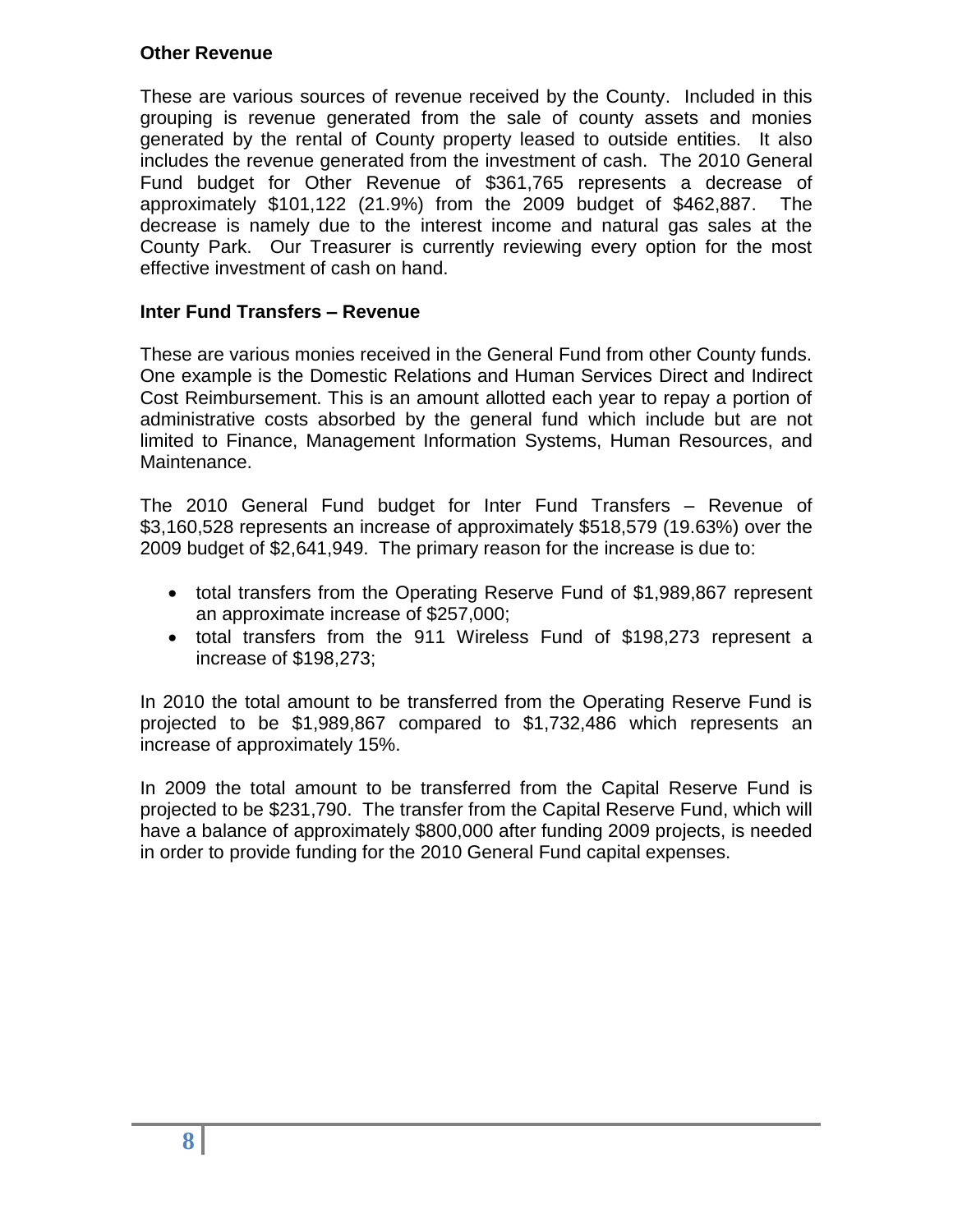## *Expense Analysis*



#### **2010 Total General Fund Budgeted Expenses**

#### **Salaries**

These are monies spent on the payroll of County General Fund elected officials and employees. This excludes any salaries paid for Human Services or 911 employees. The 2010 General Fund budget for Salaries of \$6,315,546 represents a decrease of approximately \$55,369 (.87%) from the 2009 budget of \$6,370,915. The 2010 budget includes projected raises for County personnel averaging approximately 2.8%. In addition, increases and decreases to the complement factor into the overall increase or decrease to salary expense.

#### **Benefits**

These are monies spent on FICA and insurance costs for County General Fund elected officials and employees. The 2010 General Fund budget for benefits of \$2,879,447 represents an increase of approximately \$308,243 (11.99%) over the 2009 budget of \$2,571,204. The primary reason for this increase is the notification from the actuary for the County pension plan that the County may be required to make a contribution in 2010 in the amount of \$356,000. In addition, the health insurance premium is scheduled to increase approximately 5% for 2010. Changes to the complement are also directly proportionate to the change in benefit amount.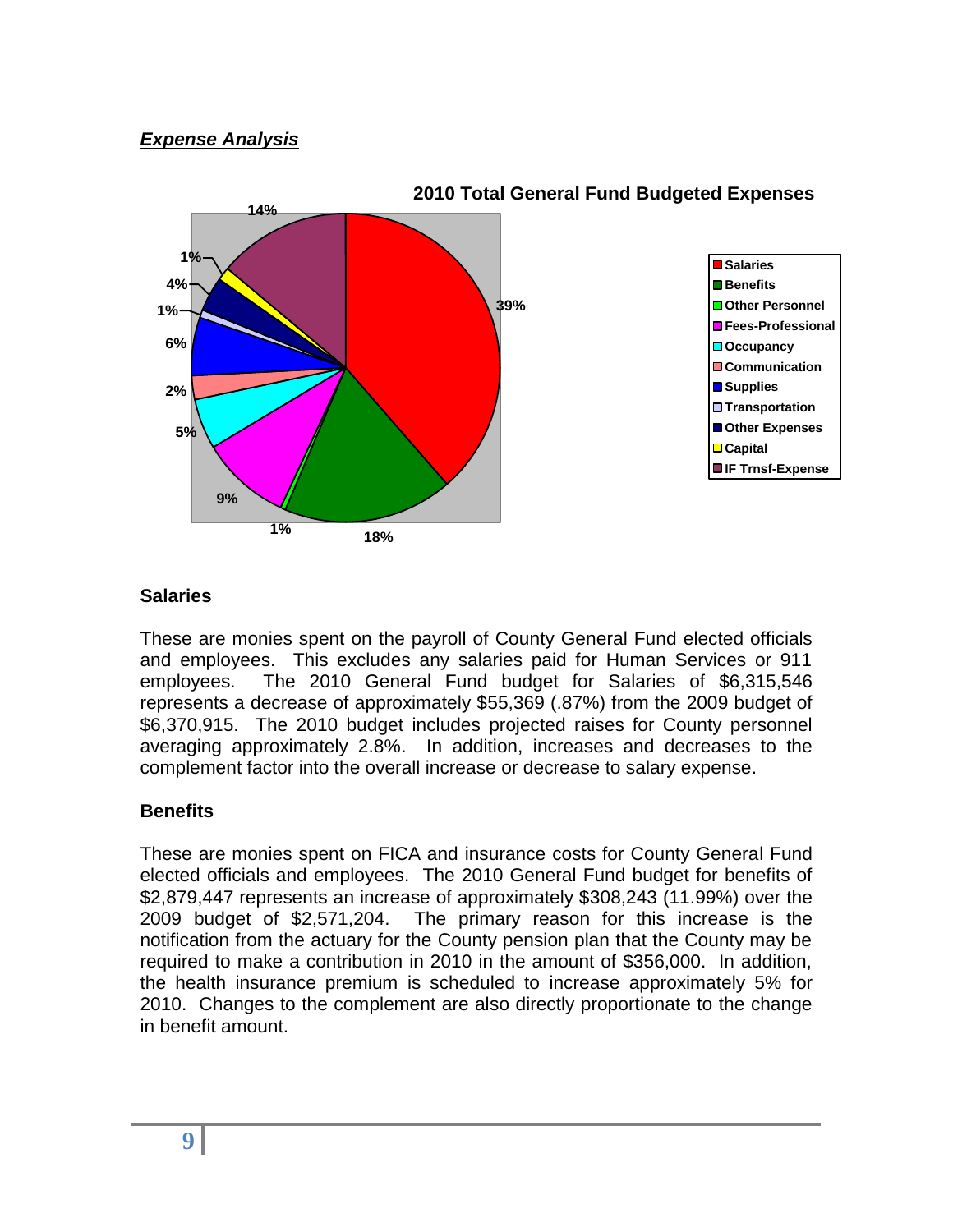Below is a chart which breaks out the 2010 salary and benefit budget by administrative division.



#### **2010 Salary & Benefit Expense by Division**

#### **Other Personnel Costs**

These are monies primarily spent on training and workshops for County elected officials and employees. The 2010 General Fund budget for Other Personnel Costs of \$109,250 represents a decrease of approximately \$11,581 (9.58%) from the 2009 budget of \$120,831. This decrease reflects efforts by management to cut costs where possible.

#### **Fees-Professional**

These are monies spent on professional fees contracted by the General Fund as well as money provided to other agencies to support their operating costs. The 2010 General Fund Budget for Fees-Professional of \$1,545,208 represents a decrease of approximately \$77,907 (4.80%) from the 2009 budget of \$1,623,115. This decrease results from the following variances:

- An increase of \$16,400 in the allocation for the Conservation District;
- A decrease of \$25,000 in medical costs related to the Prison;
- A decrease of \$45,000 in professional fees related to Planning; and
- A decrease of \$10,000 for contracted services related to Domestic Relations.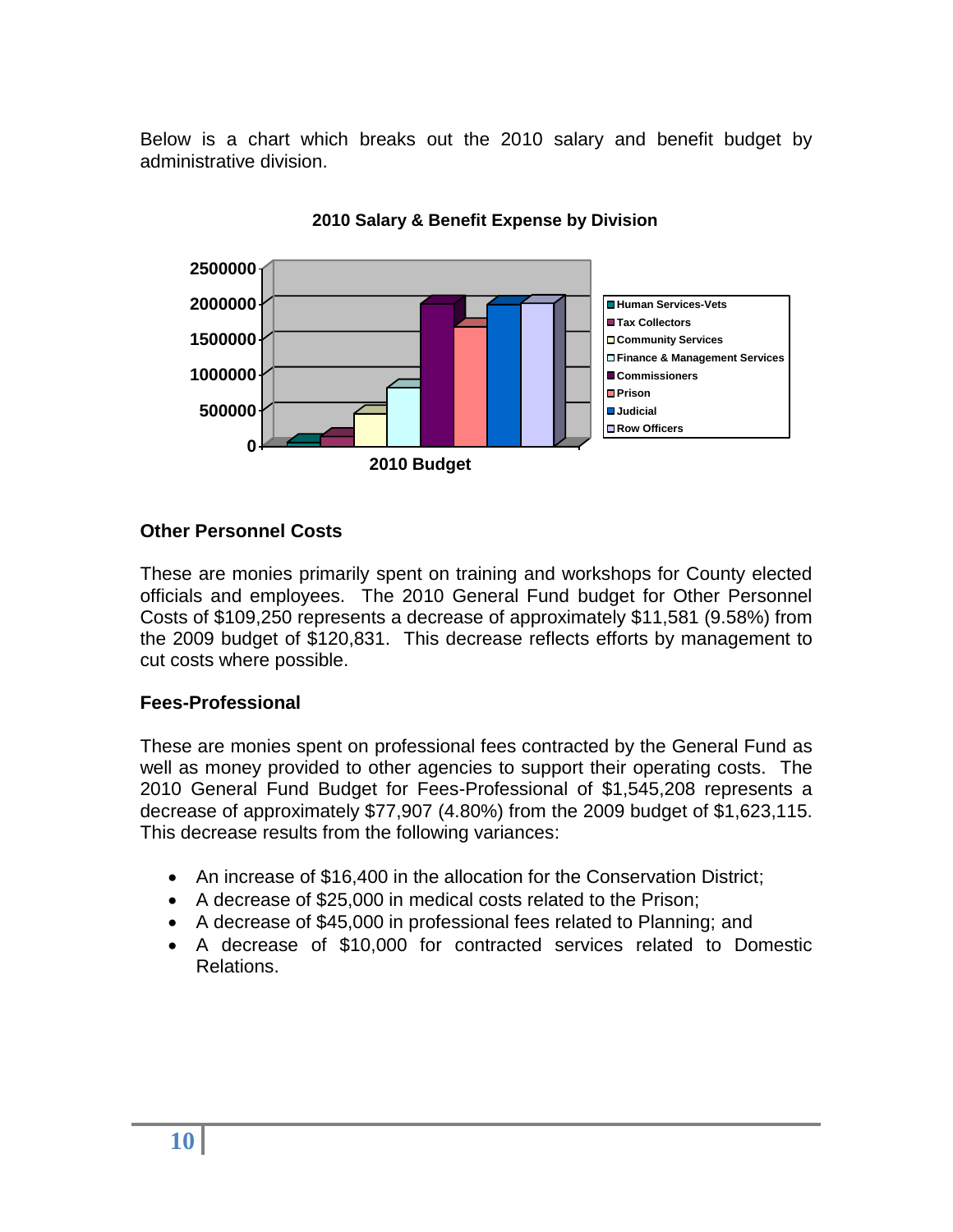## **Occupancy**

These are monies spent for all costs associated with building occupancy to include utilities, insurance, and rental of space, ground/building maintenance and repairs. The 2010 General Fund Budget for Occupancy of \$857,649 represents increase of approximately \$8,915 (1.05%) over the 2009 \$848,734 budget. This increase is primarily due to additional occupancy costs related to the Park and costs associated with the adequate upkeep and maintenance for the Park and the Prison.

## **Communication**

These are monies spent for costs such as telephone, postage, internet, and advertising. The 2010 General Fund budget for Communication of \$393,870 represents an increase of approximately \$7,370 (1.91%) over the 2009 \$386,500 budget. This increase is representative of the increased advertising and postage costs.

## **Supplies**

These are monies spent for supplies required for all county departments to operate. The 2010 General Fund budget for Supplies of \$1,013,909 represents a decrease of approximately \$5,540 (.54%) from the 2009 \$1,019,449 budget. This decrease represents the cooperation of all departments in containing costs.

## **Transportation**

These are monies spent for travel costs to include vehicle leases, repair, insurance and supplies. The 2010 General Fund budget for Transportation of \$146,776 represents a decrease of approximately \$11,339 (7.17%) from the 2009 \$158,115 budget. This decrease is primarily related to costs associated with gasoline and car repairs.

## **Other Expenses**

These are monies spent on all other expenses to include books, memberships, subscriptions, insurance for public officials, other court related costs and contingencies. The 2010 General Fund budget for Other Expense of \$572,841 represents an increase of approximately \$19,785 (3.58%) over the 2009 \$553,056 budget. The increase in namely representative of increased expense related to the House Arrest Program.

## **Capital**

These are monies spent on capital equipment and projects and with the exception of those being funded directly by grants or other funding avenues, all capital is funded directly from the capital reserve fund. The 2010 General Fund budget for Capital of \$234,700 represents an increase of approximately \$10,627 (4.74%) over the 2009 \$224,073 budget.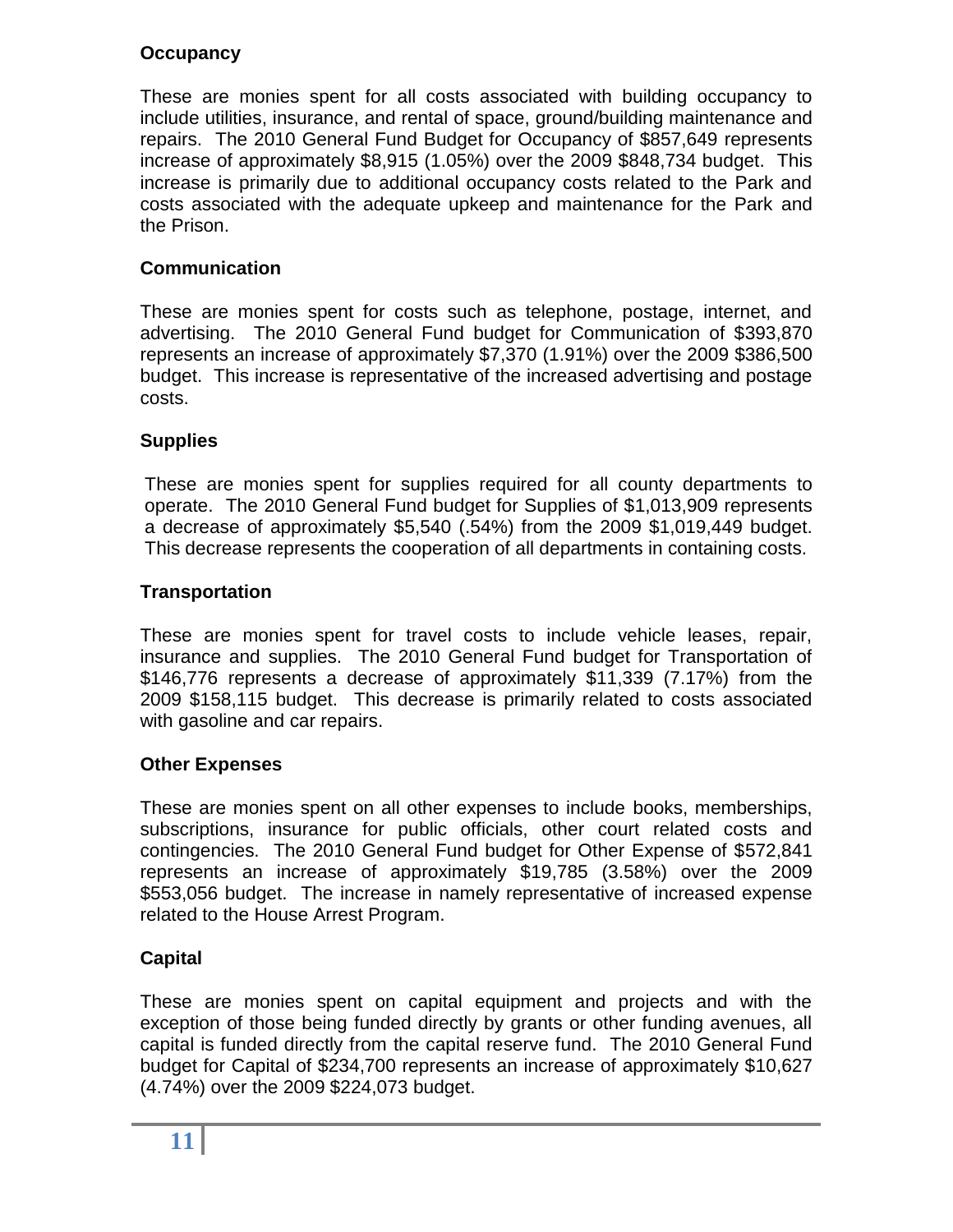Of the \$234,700 total capital expenses, \$233,254 will be funded by the Capital Reserve Fund. The remaining expenses will be funded from other County Special Revenue Funds or state funding.

## **Inter Fund Transfers – Expenses**

These are various monies provided by the General Fund to other County funds. One example is County's responsibility to fund the 911 special revenue fund.

The 2010 General Fund budget for Inter Fund Transfers – Expense of \$2,265,340 represents an increase of approximately \$22,423 (1.00%) over the 2009 budget of \$2,242,917. The inter fund transfer expenses include:

- A total of \$706,589 to be funded to the Debt Service Fund to cover required debt service payments on the Series 2009 bond refinancing. This is a decrease of \$11,000 over the 2009 budget of \$717,000; and
- The General Fund anticipates a total of \$325,000 to be funded to the 911 Special Fund to cover costs associated with the operations of the 911 Center.
- The County match to the Human Services Funds is also reflected here totaling \$1,233,751 in 2010.

## *II. Operating Reserve Fund*

The Operating Reserve Fund currently has a balance of approximately \$2.3 million. Approximately \$1.73 million was transferred as appropriated in the 2009 General Fund Budget. Any carryover in 2009 will be transferred to the Operating Reserve Fund.

The 2010 budget uses \$1,989,867 of the Operating Reserve Fund to balance the General Fund Budget.

## *III. Human Services Funds*

All Human Services Funds actually operate on a fiscal year of July 1 through June 30. They are required to budget on a fiscal year basis; therefore, the County's calendar year budget for 2010 is expected to be their July 1, 2010 through June 30, 2010 budget. Since this fiscal budget has not yet been created, Human Services uses their 2009 calendar year budget as a basis for the 2010 calendar year budget. Once the 09-10 fiscal year budget is completed during 2010, budget amendments will be done to adjust the calendar year 2010 budget accordingly. The following chart trends the expenses per Human Services Fund which shows the greatest growth in CYS, Transportation, and Mental Retardation.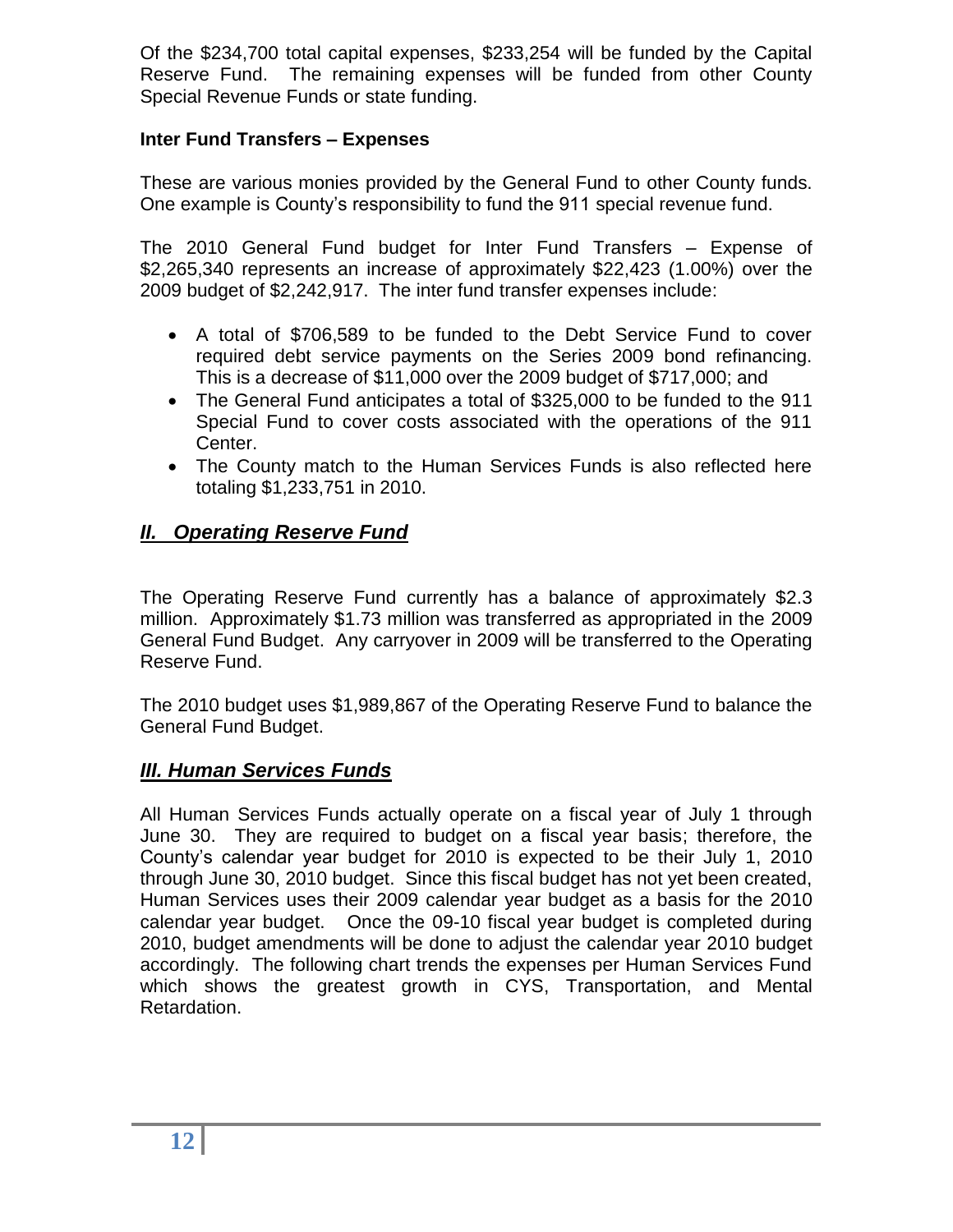#### **Human Services Expenses Trend**



One may noted that in 2010, the revenue and expenses related to the Mental Retardation program have decreased approximately \$6,500,000. This decrease reflects a decision by the Office of Developmental Programs to pay providers directly from the State Treasury as opposed to the monies flowing through the County.

#### *IV. Special Revenue Funds*

Special Revenue Funds are used to account for the proceeds of specific revenue sources that are legally restricted to expenditures for specified purposes.

The total 2010 budgeted revenues total \$3,776,690 which is a decrease of \$253,884 (6.3%) from the 2009 \$4,030,574 budget.

The total 2010 Budgeted expenses total \$4,460,590 which is an increase of \$103,378 (2.4%) over the 2009 \$4,357,212 budget.

The following pie chart details the breakdown of the Special Revenue Funds expenses: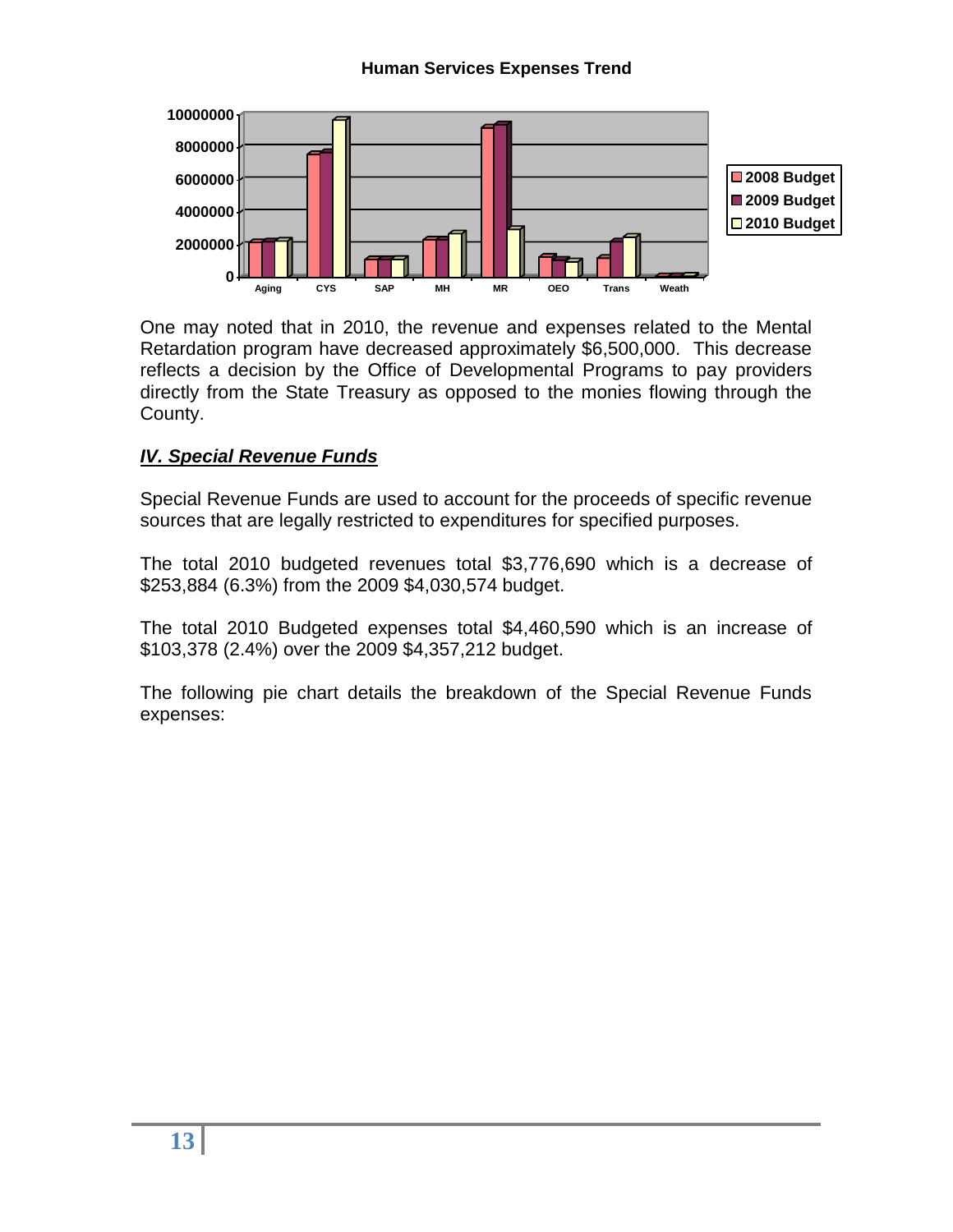## **2010 Special Revenue Expense Budgets**



## *V. Capital Reserve*

Capital Reserve Funds are used to account for financial resources to be used for the acquisition or construction of major capital facilities or maintenance to existing facilities and equipment.

The 2010 Capital Budget revenue of \$550,000 is a slight decrease from the 2009 budget of \$575,000. This number represents the payments received on the lease purchase arrangement of Venango Manor and interest earnings.

The 2010 Capital Budget expense of \$917,423 represents an increase of 6.1% over the 2009 \$864,300 budget. The primary uses of this fund are:

- \$150,000 funding for the 911 Special Fund Capital;
- \$233,254 funding for General Fund Capital to include items such as computer equipment, internal Courthouse renovations, and the repaving of the parking lot at the 911 facility;
- \$534,169 funding for debt service (manor) obligations.

The Capital fund is projected to have a cash balance of approximately \$800,000 at the end of 2009 providing all of the budgeted capital money is exhausted. Using the budgeted capital fund net loss, the capital fund is projected to have a cash balance of approximately \$450,000 at the end of 2010.